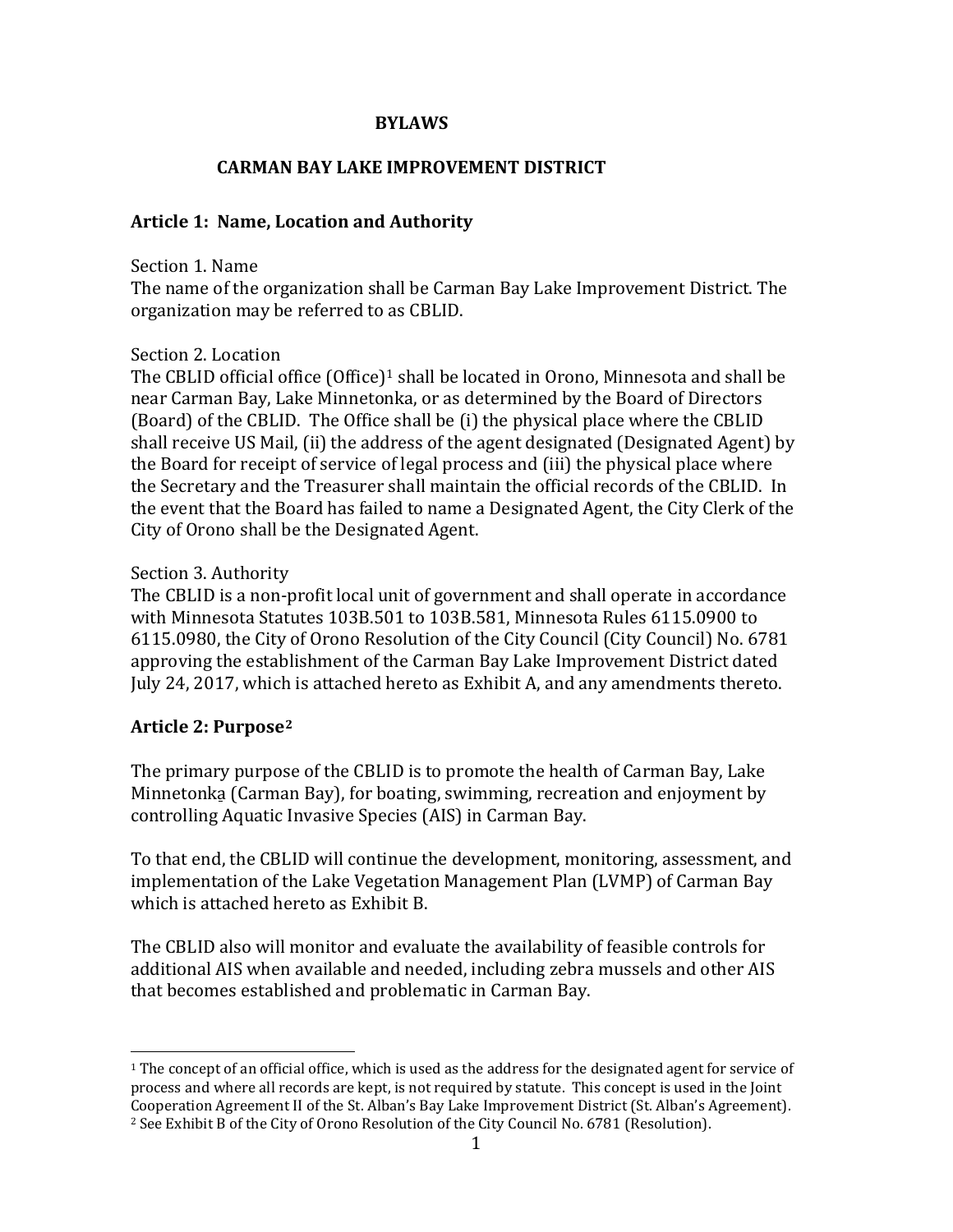In fulfilling the CBLID's primary purpose, the Board will work with qualified resources including the Carman Bay community, the LMA, the LMCD, the DNR, the City Council and other state and federal agencies as determined by the Board.

## **Article 3: Membership, Boundaries and Voting**

Section 1. Membership and Boundaries

Membership of the CBLID shall include the owner or owners (Property Owners) of the various real estate parcels identified by Hennepin County PID number located within the official boundaries of the CBLID as illustrated on the official map of the CBLID, which is attached hereto as Exhibit C.

## Section 2. Voting[3](#page-1-0)

As more specifically set forth in these Bylaws, Property Owners are eligible to cast votes on board member elections, budgets, and proposed projects by the CBLID having a cost to the CBLID in excess of \$5,000. Each parcel identified by a Hennepin County PID number within the official boundaries of the CBLID shall have one (1) vote.

## **Article 4: Funding**

Property Tax Levies, Grants and Gifts

The public financing of projects and services by the CBLID may be made by the following methods in compliance with MN Statute 103B.555 FINANCING:

- 1. Assessing the costs of the projects upon benefitted property withinthe CBLID in the manner provided under chapter 429;
- 2. Levying ad valorem tax solely on property within the CBLID, to be appropriated and expended solely on projects of special benefit to the district.

In addition, the CBLID may be funded by revenues from grants, gifts, or the like.

## **Article 5: Board of Directors**

Section 1. Powers and Responsibilities

The Board shall have authority for and be responsible for the supervision, control and direction of the CBLID including:[4](#page-1-1)

- 1. Developing, monitoring, assessing, and implementing the LVMP;
- 2. Scheduling the Annual Meeting;
- 3. Managing the business of the CBLID; and
- 4. Performing such other duties as are specified in these Bylaws.

<span id="page-1-1"></span><span id="page-1-0"></span>

<sup>&</sup>lt;sup>3</sup> See Minn. Stat. S. 103B.571 Subd. 3.<br><sup>4</sup> Taken in part from Minn Stat. S. 103B.571 and Article IX Section 1 of the St. Alban's Agreement.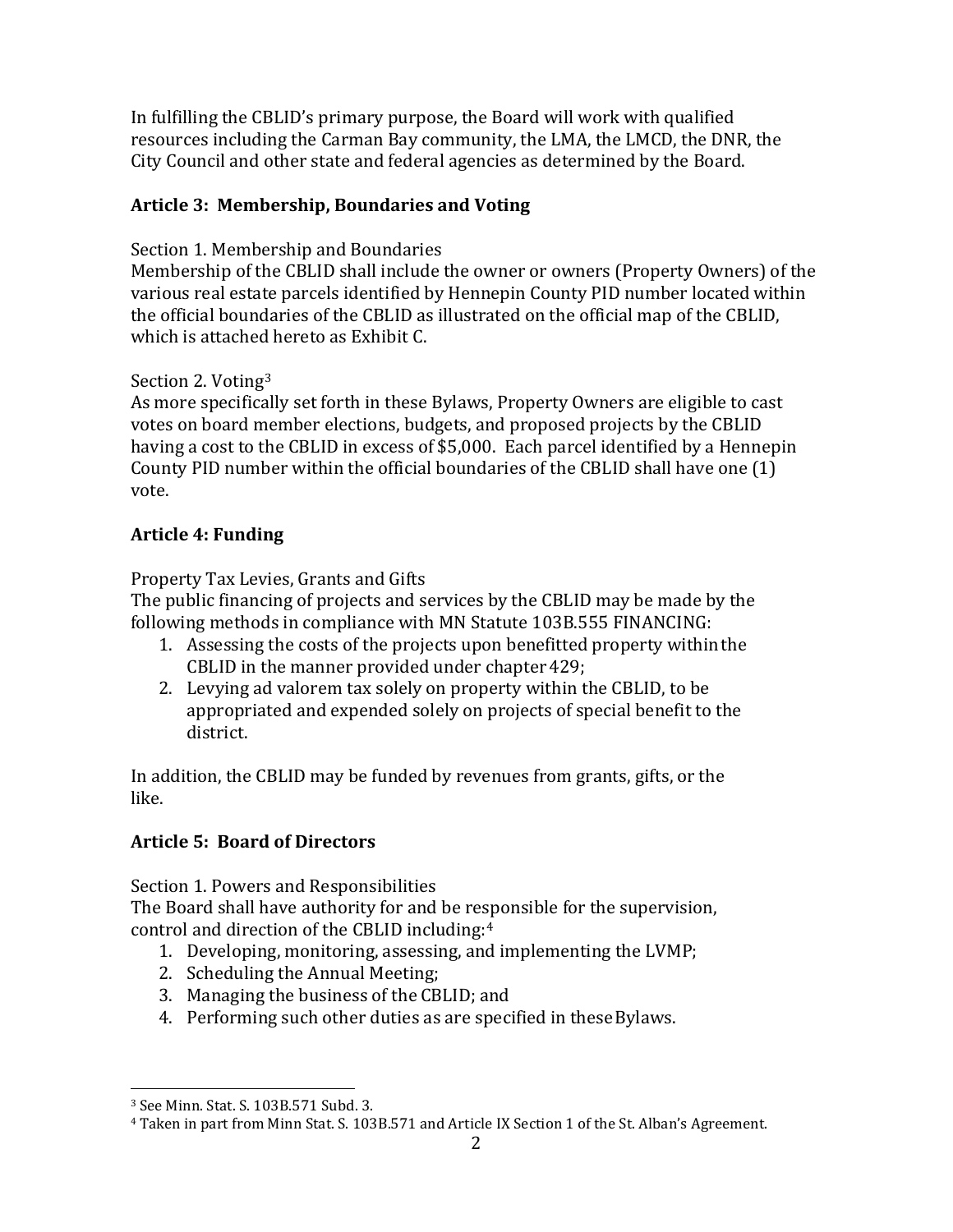In addition, the Board shall be responsible for preparing and presenting for the following year at its Annual Meeting a (i) budget for the financial requirements of the CBLID and (ii) proposed levy sufficient to meet such requirements including the proposed distribution of such levy among the Property Owners.[5](#page-2-0) The proposed levy information shall include the recommended method to assess properties in the CBLID.[6](#page-2-1) The proposed levy must be approved, or amended and approved, by an affirmative vote of the majority of the Directors at the Annual Meeting.[7](#page-2-2) The levy approved by the Board at the Annual Meeting must in turn be submitted to the City Council for approval.[8](#page-2-3)

### Section 2. Eligibility<sup>[9](#page-2-4)</sup>

All directors (Directors) of the Board must be Property Owners. A majority of the Directors also must be residents of the CBLID.

Section 3. Number and Term<sup>[10](#page-2-5)</sup>

The Board shall consist of seven (7) Directors. Except for the original Directors appointed by the City Council, of which four (4) Directors shall serve three-year (3) terms and three (3) Directors shall serve two-year (2) terms, each Director shall serve a two-year (2) term. The terms shall be staggered and shall run from annual meeting to annual meeting.

Section 4. Nominations and Election

- 1. The initial Directors shall be appointed by the City Council.[11](#page-2-6)
- 2. All subsequent Directors shall be elected by an affirmative vote of the majority of the Property Owners present and entitled to vote at the Annual Meeting, including absentee ballots of the same physically received by the CBLID by 4pm on the date immediately preceding the Annual Meeting. [12](#page-2-7)
- 3. Annually, Property Owners desiring to stand for election to the Board as a Director shall file with the Secretary of the CBLID, (or the Secretary's designee for receipt of said filings), on or before June 1, a "Declaration of Candidacy for Director." A Property Owner who so files shall be added to the slate of candidates for the Board at the following Annual Meeting.

Section 5. Vacancies

<span id="page-2-0"></span> <sup>5</sup> See the Resolution.

<span id="page-2-1"></span><sup>6</sup> See Article IX Section 1 of the St. Alban's Agreement.

<span id="page-2-2"></span><sup>7</sup> See the Resolution.

<span id="page-2-3"></span><sup>8</sup> Minn. Stat. S. 103B.555 provides that the "county board" (interpreted to include the City Council) has authority to impose a levy and there is no authority for delegating this action to a LID board of directors. Accordingly, the City Council must approve the levy.

<span id="page-2-4"></span><sup>9</sup> See the Resolution. See also Minn. Stat. S. 103B.51 Subd. 1.

<span id="page-2-5"></span><sup>10</sup> See the Resolution.

<span id="page-2-6"></span><sup>&</sup>lt;sup>11</sup> See the Resolution.

<span id="page-2-7"></span><sup>12</sup> See the Resolution. See also Minn. Stat. S. 103B.571 Subd. 3(b). See also Article VII Section 2 of the St. Alban's Agreement.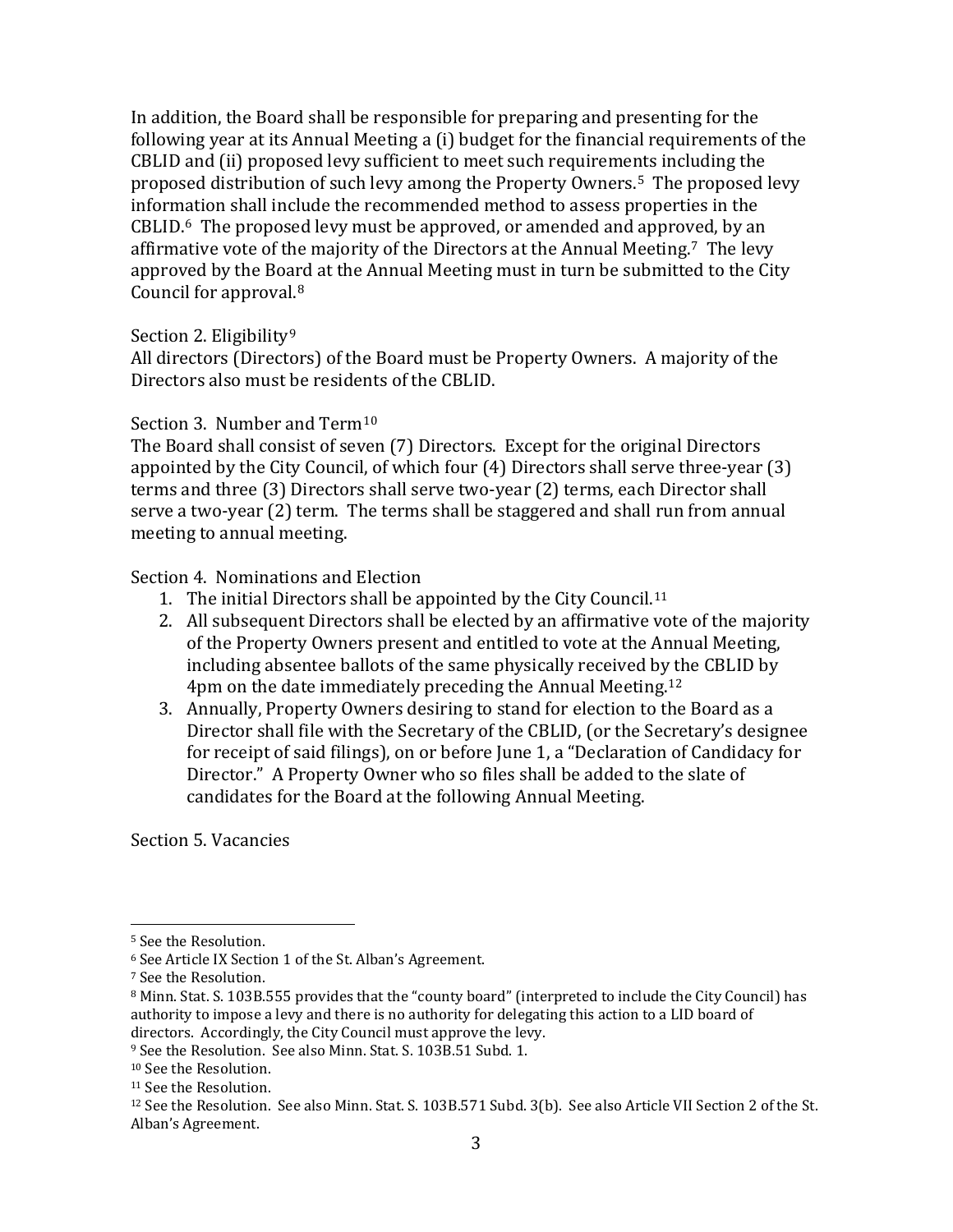The Board shall, by majority vote of the remaining Directors, elect members to temporarily fill vacancies until the next Annual Meeting.[13](#page-3-0) If the vacated Board seat has a remaining unexpired term at the next Annual Meeting, the remaining unexpired term must be filled by election at the Annual Meeting in accordance with the provisions of Article 5 Section 4 of these Bylaws.[14](#page-3-1)

#### Section 6. Resignation of Directors

A Director may resign from the Board at any time by written notice given to the Secretary, with such resignation to be effective at such time as is stated in the notice, or if no effective date is so stated, such resignation shall be effective immediately. A Director who ceases to be a Property Owner shall be deemed to have resigned from the Board effective at such time as he or she ceased to be a Property Owner.

### Section 7. Removal of Directors

A Director may be removed from the Board, with or without cause, by a majority vote of the remaining Directors or by the vote of a majority of Property Owners present at an Annual Meeting.

### Section 8. Compensation<sup>[15](#page-3-2)</sup>

Directors shall serve without compensation, but they may be reimbursed for their actual expenses necessarily incurred in the performance of their duties in the manner provided for City of Orono employees.

#### Section 9. Annual Report<sup>[16](#page-3-3)</sup>

Each year the Board shall prepare and file a report of the financial conditions of the CBLID, the status of all projects in the CBLID, the business transacted by the CBLID, other matters affecting the interests of the CBLID, and a discussion of the Directors' intentions for the succeeding years. Copies of the report shall be transmitted to the City Council, the commissioner of the DNR, and the Pollution Control Agency within four (4) months after the Annual Meeting.

## **Article 6: Officers**

Section 1. Officers

The officers of the CBLID shall be Chair, Vice Chair, Secretary and Treasurer.

## Section 2. Terms

- 1. The terms for all officers shall be for one (1) year. Officers may serve multiple consecutive terms.
- 2. No officer may hold more than one office at a time.

<span id="page-3-0"></span> <sup>13</sup> See the Resolution.

<span id="page-3-1"></span><sup>14</sup> See Minn. Stat. S. 103B.571 Subd. 2(b).

<span id="page-3-2"></span><sup>&</sup>lt;sup>15</sup> Note that director compensation is permitted under the statute. The language regarding reimbursement of expenses is from the statute. See Minn. Stat. S. 103B.551 Subd. 2.

<span id="page-3-3"></span><sup>16</sup> See Minn. Stat. S. 103B.571 Subd. 4.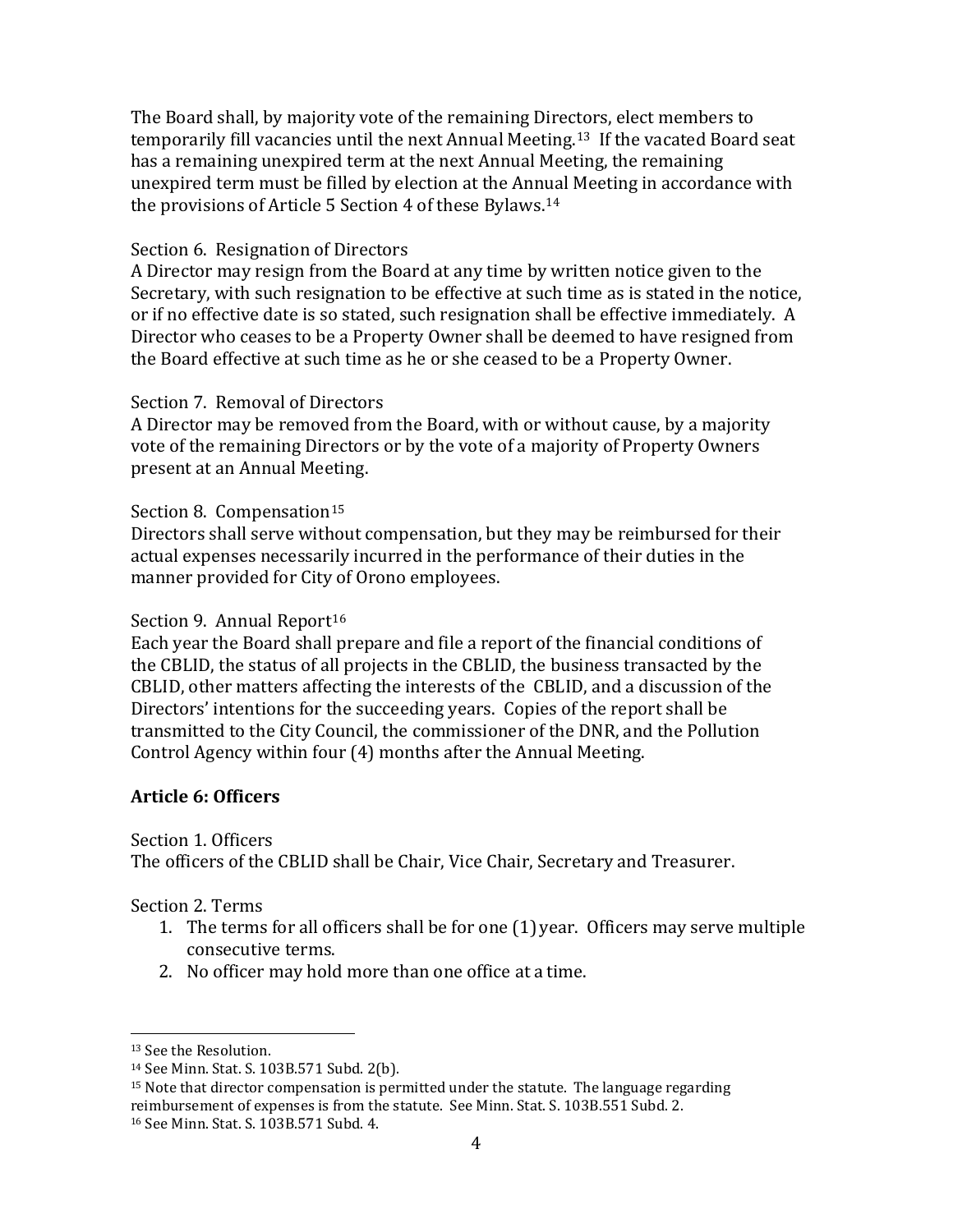#### Section 3. Duties of Officers

Chair: The Chair shall preside over the Annual Meeting and all other CBLID Board Meetings, including special meetings. The Chair shall perform all duties typically incident to the office of a Chief Executive Officer of a municipal political body and shall perform such other duties as may be prescribed by action of the Board, the City Council, or law.

Vice Chair: The Vice Chair shall act as Chair in the absence of the Chair.

Secretary: The Secretary shall be responsible for keeping a record of all of the proceedings of the CBLID and the giving of notice of all Board meetings other than the Annual Meeting. The Secretary shall be responsible for the preparation of Board minutes (Minutes) and shall keep the Minutes and records at the Office. The Secretary may delegate the duties of preparing the Minutes to a third party. Minutes will be sent to all Board members via email within one (1) week after a meeting. Concerns or requests for edits should be received within one (1) week after the Minutes are sent. Minutes from the prior Board meeting shall be formally approved at the beginning of the next meeting of the Board or by email vote.

Treasurer: The Treasurer shall be the custodian of the CBLID's funds, pay its bills, keep financial records, secure insurance, and generally manage funds received and oversee their disbursement and the CBLID's financial affairs. CBLID funds shall be kept on deposit in financial institutions or invested as approved by the Board in the same manner and practice demanded of a municipal corporation under Minnesota state law. The Treasurer shall cause a financial report to be made to the Board at each meeting of the Board, which shall be included in the public records of the CBLID and in the Minutes. The Treasurer shall provide for two authorized signatures on all checks drawn upon the CBLID bank account. Those having signatory authority shall be the Chair, the Vice Chair, the Treasurer, and the Secretary.

#### **Article 7: Board of Directors Meetings**

Section 1. Meetings

Directors shall hold meetings as needed in addition to the Annual Meeting. The Chair, or any CBLID Director with approval of at least one-third (1/3) of the Board, may call special meetings. All meetings of the Board are open to any Property Owner and the public to attend. Voting rights for meetings other than the Annual Meeting are limited to Board members only. A Board meeting may be held in person or electronically.

#### Section 2. Notice of Meetings

1. Directors

Notice of each meeting other than the Annual Meeting shall be issued stating the purpose of the meeting along with a proposed draft agenda to each Director no less than three (3) days prior to the meeting date. Electronic email notice shall be the official means of notification, plus any other means as may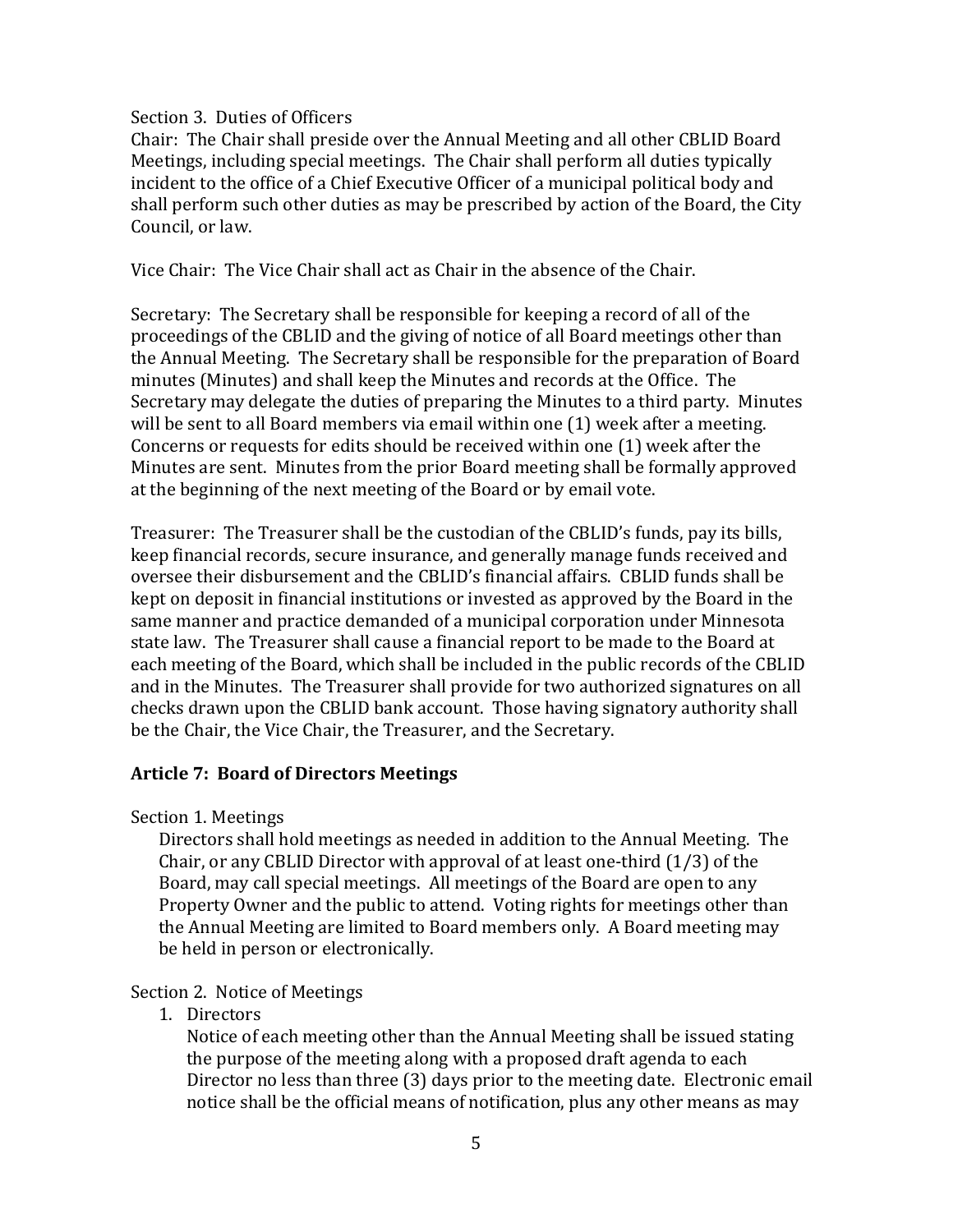be requested by a Director. A Special Meeting may occur in less than three (3) days of notification provided (i) notice is sent to all Board members and a quorum is present and (ii) the requirements of subsection 3 of this Section 2 are satisfied.

2. Regular Meetings<sup>[17](#page-5-0)</sup>

In compliance with applicable state law, a schedule (Schedule) of the regular meetings (Regular Meetings) of the Board shall be kept on file at the Office. If the Board holds a Regular Meeting at a time or place different from the time or place stated in the Schedule, it shall provide the notice required for Special Meetings set forth in subsection 3 of this Section 2. To the extent applicable state law modifies the foregoing requirements of notice for Regular Meetings, these Bylaws shall be deemed to be amended to comply with such requirements.

3. Special Meetings[18](#page-5-1)

Meetings of the Board other than Regular Meetings and the Annual Meeting are deemed to be special meetings (Special Meetings). In compliance with applicable state law, the Board shall at least three (3) days prior to a Special Meeting (i) post written notice of the date, time, place, and purpose of the Special Meeting on the public notice board of the City of Orono and (ii) to the extent any person has filed a written request for notice of Special meetings, (a) mail or otherwise deliver the same information to such person or (b) publish the same information in the legal newspapers of the City of Orono. To the extent applicable state law modifies the foregoing requirements of notice for Special Meetings, these Bylaws shall be deemed to be amended to comply with such requirements.

## Section 3. Quorum

A simple majority of the current Board of Directors shall constitute a quorum at any meeting. Simple majority is defined as greater than fifty (50) percent of the Directors. No action shall be deemed approved unless votes cast in favor on a motion are approved by a majority of the quorum.

## **Article 8: Committees**

The Board may vote to create committees as needed for the purpose of completing or implementing specific tasks, projects, or events to benefit the goals of the CBLID. The committee chair shall be approved by a majority of the Board. The Board shall authorize and define the powers and duties of all committees and task forces subject to the provisions of these Bylaws. No committee shall commit the CBLID to any contractual obligation or advocacy or opposition to any position without the specific authority of the Board.

## **Article 9: Annual Meeting**

<span id="page-5-0"></span> <sup>17</sup> See Minn. Stat. S. 13D.04 subd. 1

<span id="page-5-1"></span><sup>18</sup> See Minn. Stat. S. 13D.04 subd. 2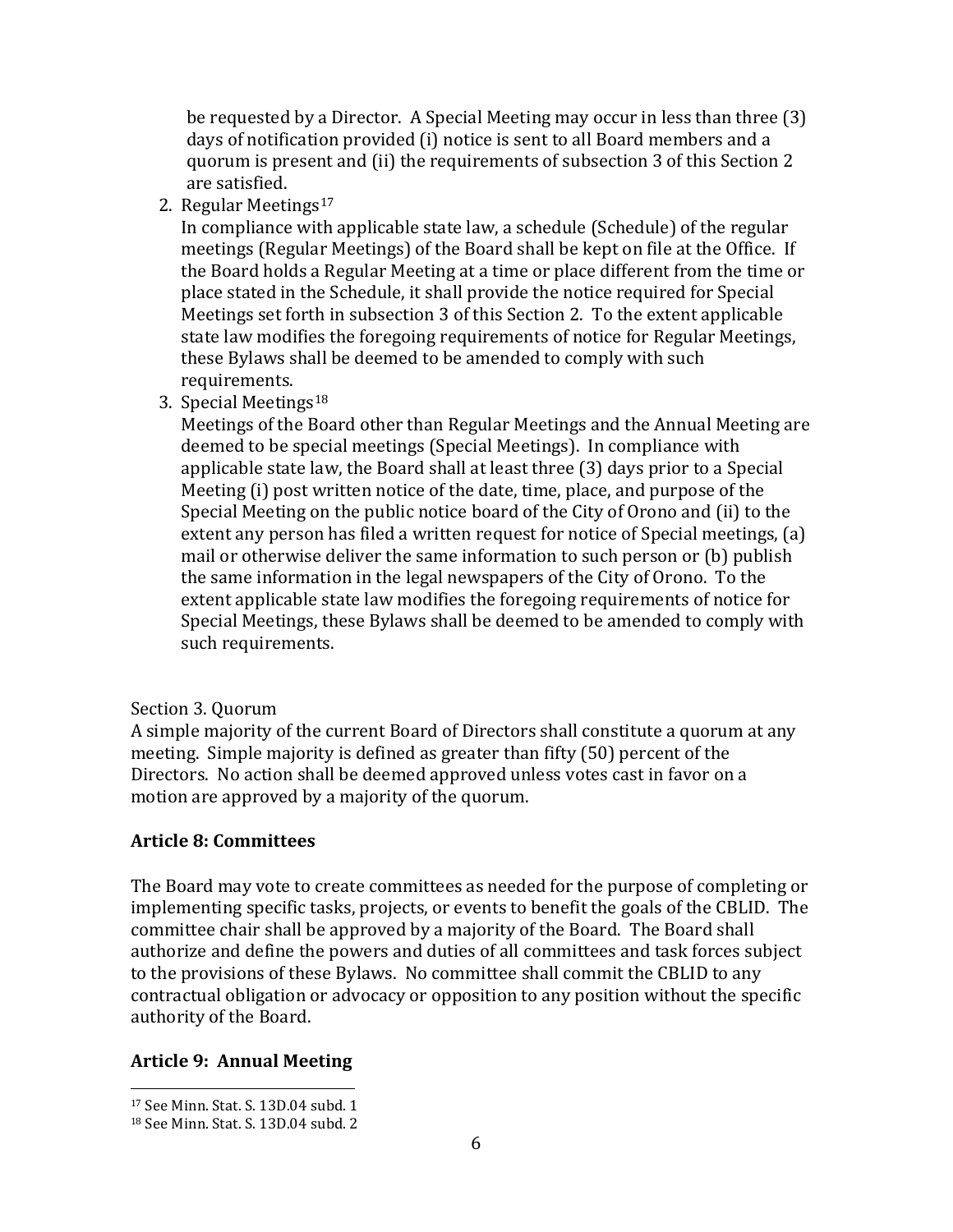## Section 1. Time<sup>[19](#page-6-0)</sup>

The Board shall call an Annual Meeting of Property Owners to be held once each year. The initial Annual Meeting shall be scheduled during the month of July or August as determined by the Board and shall be held annually in that period unless changed by vote of the previous Annual Meeting.

## Section 2. Notice<sup>[20](#page-6-1)</sup>

The Annual Meeting shall be preceded by two weeks' published notice in the legal newspapers of the City of Orono, shall be posted on the public notice board of the City of Orono, and written notice shall be mailed at least ten (10) days in advance of the meeting to the City Council, the Pollution Control Agency, the commissioner of the DNR, and if there is a proposed project by the CBLID having a cost in excess of \$5,000, all Property Owners.

# Section 3. Agenda.<sup>[21](#page-6-2)</sup>

At the Annual Meeting:

- 1. The Directors shall present a budget, a proposed levy for the subsequent calendar year, and the distribution of such levy among the Property Owners as provided in Section 1 of Article 5 of these Bylaws.
- 2. The Property Owners present shall:
	- a. Approve the budget for the upcoming fiscal year;
	- b. Approve or disapprove proposed projects by the CBLID having a cost to the CBLID in excess of \$5,000; and
	- c. Take up and consider other business that comes beforethem.
- 3. The Property Owners shall elect one or more Directors as provided in Section 4 of Article 5 of these Bylaws. [22](#page-6-3)

## **Article 10: Personal Liability**

No Director shall be personally liable for the debts or obligations of the CBLID of any nature nor shall any of the property of the Directors be subject to the payment of the debts or obligations of the CBLID. The CBLID Board shall maintain liability, and Director/Officer insurance coverage for the CBLID.

## **Article 11: Indemnification**

<span id="page-6-0"></span> <sup>19</sup> See Minn. Stat. S. 103B.571 Subd. 1.

<span id="page-6-1"></span><sup>20</sup> See Minn. Stat. S. 103B.571 Subd. 2. See also Article VII Section 3 of the St. Alban's Agreement, which expands upon these requirements to include posting on the public notice board.<br><sup>21</sup> See Minn. Stat. S. 103B.571 Subd. 3.

<span id="page-6-2"></span>

<span id="page-6-3"></span><sup>&</sup>lt;sup>22</sup> Note for actions other than the election of directors at the Annual Meeting, the statute (Minn. Stat. S. 103B.571 Subd. 3(a)) says property owners "present" shall…. Contrast this with the election of directors at the Annual Meeting, were the statute (Minn. Stat. S. 103B.571 Subd. 3(b)) provides that all property owners, "including absent members as provided in the order establishing the district, shall elect…." This distinction is the reason for segregating this item from the other items on the Agenda.